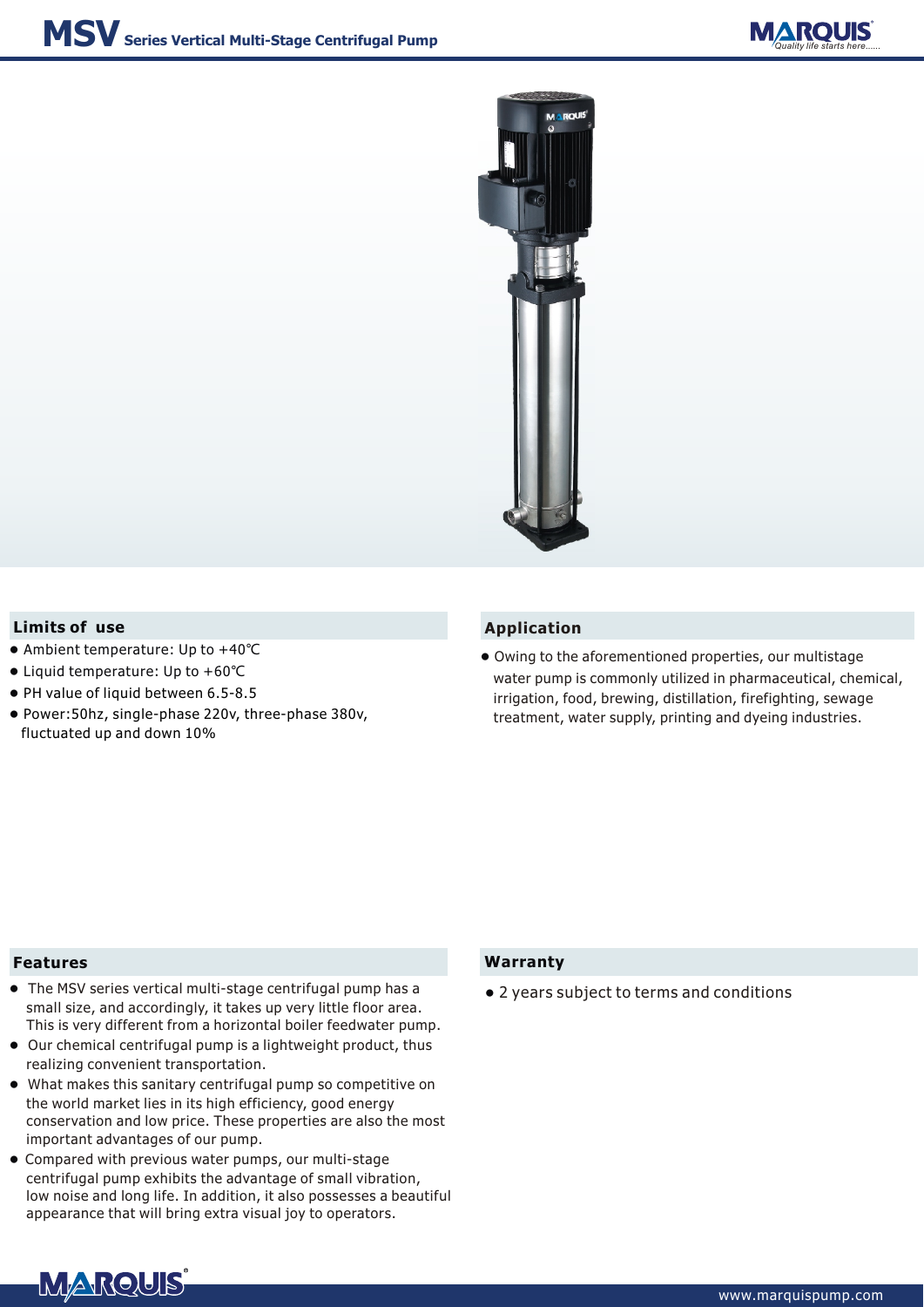

# **CHARACTERISTIC CURVES AND PERFORMANCE DATA**

**50 Hz n**=**2850 rpm Hs**=**0 m**

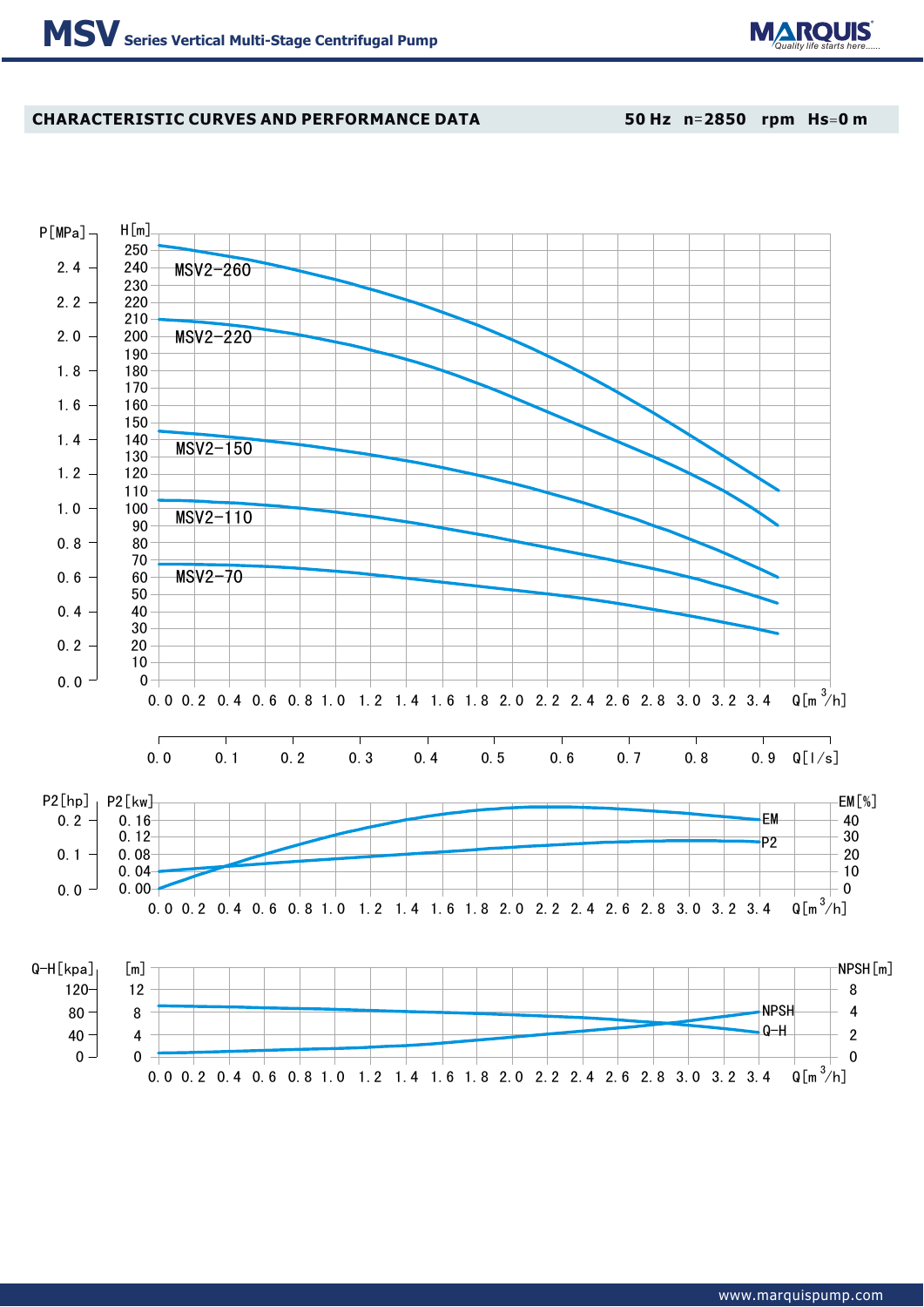

| Pump Type       | Dimensions(mm) |           |         |                |                |            |  |
|-----------------|----------------|-----------|---------|----------------|----------------|------------|--|
|                 | <b>B1</b>      | <b>B2</b> | $B1+B2$ | D <sub>1</sub> | D <sub>2</sub> | Weight(kg) |  |
| <b>MSV2-20</b>  | 245            | 220       | 465     | 140            | 110            | 20         |  |
| <b>MSV2-30</b>  | 263            | 220       | 483     | 140            | 110            | 21         |  |
| <b>MSV2-40</b>  | 281            | 220       | 501     | 140            | 110            | 23         |  |
| <b>MSV2-50</b>  | 299            | 220       | 519     | 140            | 125            | 24         |  |
| <b>MSV2-60</b>  | 322            | 250       | 572     | 160            | 125            | 25         |  |
| <b>MSV2-70</b>  | 340            | 250       | 590     | 160            | 125            | 27         |  |
| <b>MSV2-90</b>  | 376            | 250       | 626     | 160            | 125            | 29         |  |
| <b>MSV2-110</b> | 412            | 250       | 662     | 160            | 125            | 31         |  |
| <b>MSV2-130</b> | 465            | 290       | 755     | 180            | 125            | 33         |  |
| <b>MSV2-150</b> | 501            | 290       | 791     | 180            | 125            | 35         |  |
| <b>MSV2-180</b> | 555            | 290       | 845     | 180            | 125            | 51         |  |
| <b>MSV2-220</b> | 627            | 290       | 917     | 180            | 125            | 55         |  |
| <b>MSV2-260</b> | 707            | 330       | 1037    | 190            | 140            | 60         |  |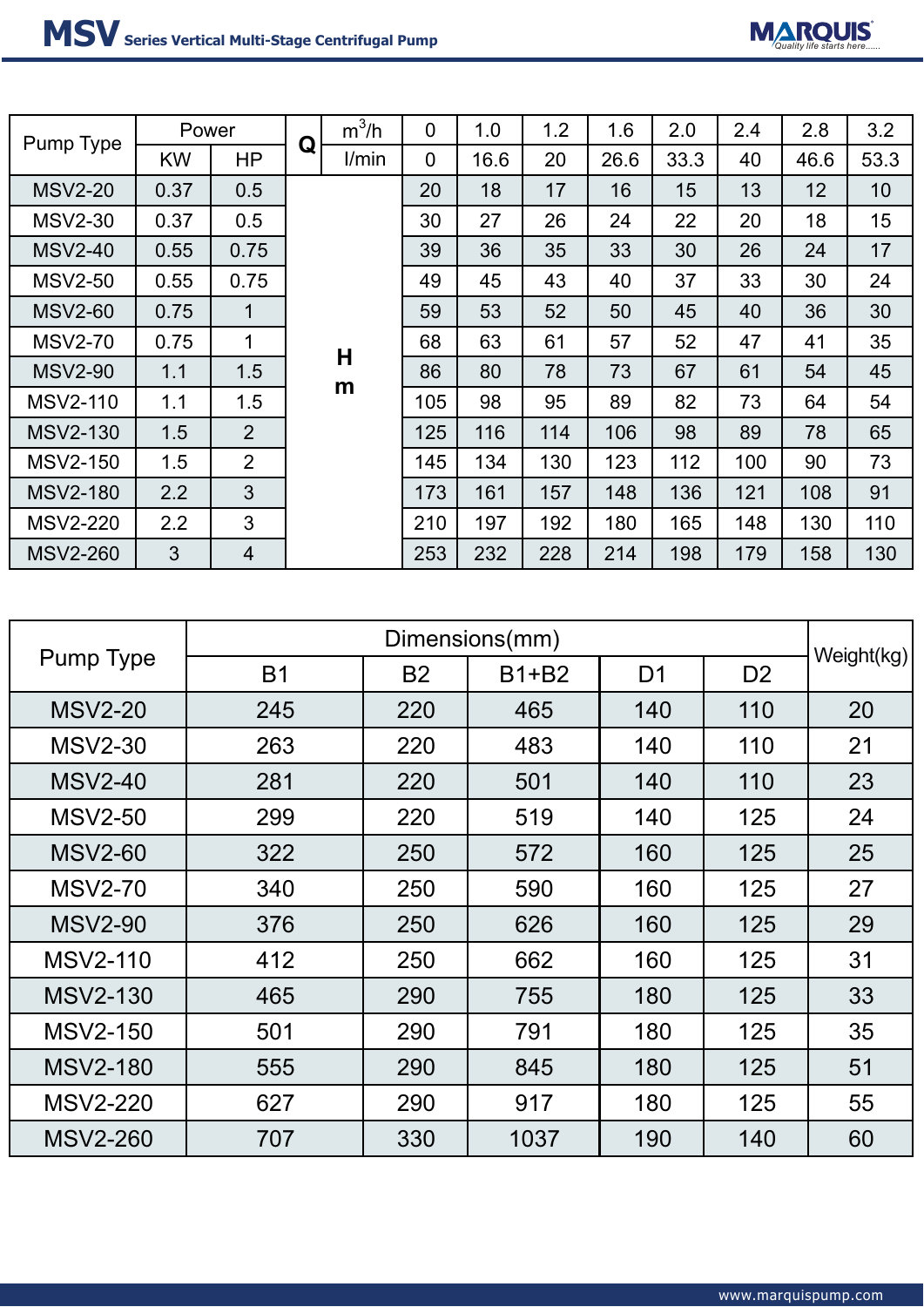